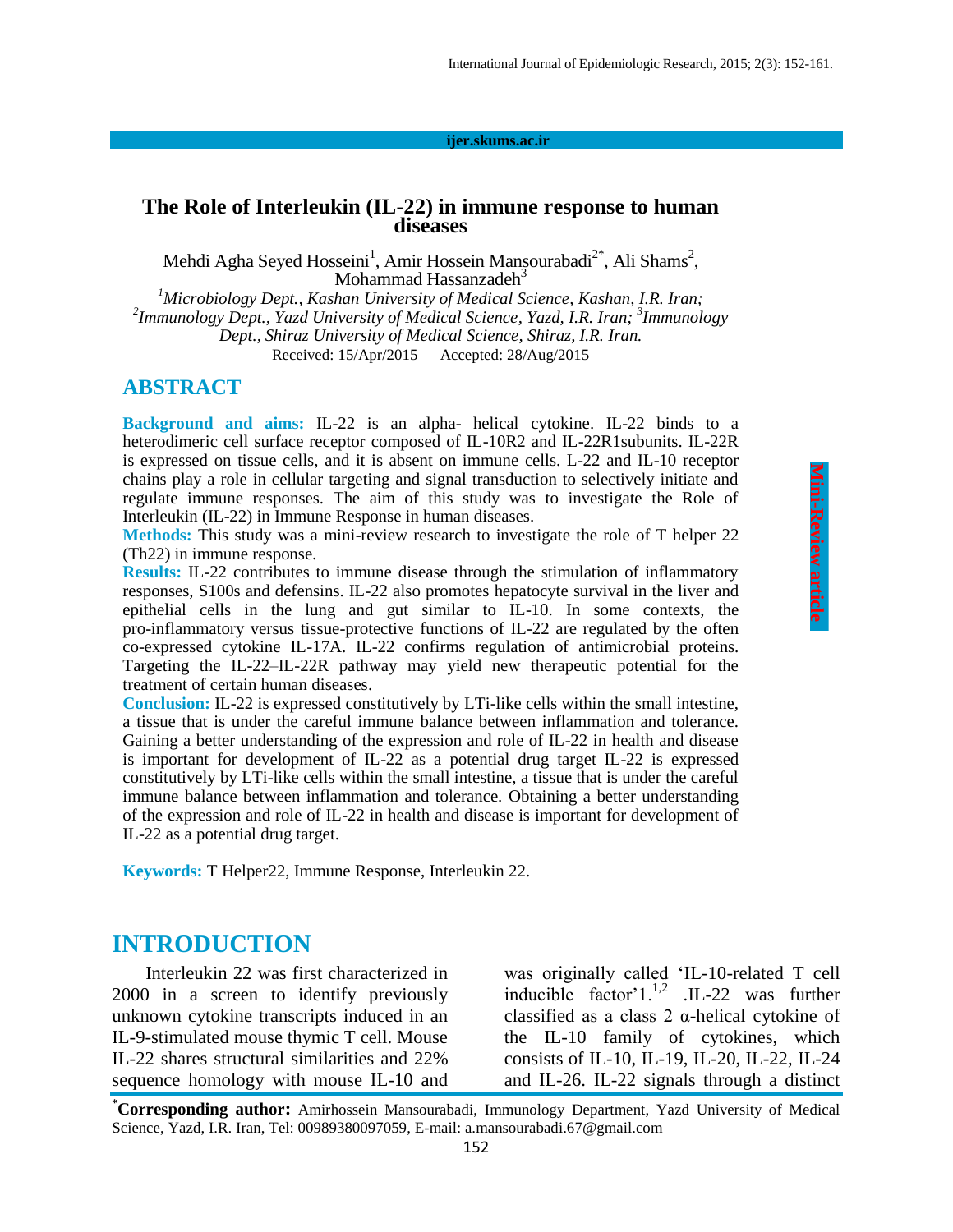class-2 receptor (IL-22R) composed of the subunits IL-22R1 (IL-22RA1) and IL-10R2 (IL-10RB2), which are independently shared with IL-20 and IL-24 and with IL-10 and IL-26, respectively. IL-22 at first binds to IL-22R1, and then the IL-22–IL-22R1complex binds IL-10R2 to propagate  $downstream$  signals.<sup>1</sup> In recent years in many studies show that cytokines like IL-22, IL-17A, and IL-17F play a major role in both the defence against certain microbes and the development and maintenance of chronic inflammatory diseases. These mediators are often secreted by subpopulations of T-helper cells called Th17 cells and Th22 cells, respectively.<sup>1,2</sup> Similar to other members of the IL-10 family, IL-22 uses the Jak-STAT signal transduction pathway, inducing phosphorylation of the kinases Jak1 and Tyk2 and the STAT1, STAT3 and STAT5 transcription factors.<sup>2</sup> IL-22 is known to be expressed in many chronic inflammatory conditions, including psoriasis and rheumatoid arthritis, and it's up-regulation often correlates with disease activity. IL-22 is known to be protective in the gastrointestinal tract in inflammatory bowel disease but may mediate either harmful or helpful inflammatory responses in different models of intestinal infection.<sup>3</sup> IL-22 is central to host protection against bacterial infections at barrier sites. Both innate lymphoid cells (ILCs) and T cells produce IL-22. However, the specific contributions of CD4+ T cells and their developmental origins are unclear. The enteric pathogen *Citrobacter rodentium* induced sequential waves of IL-22 producing ILCs and CD4+ T cells that were each critical to Host Defense during a primary infection.<sup>4</sup> Termed 'Th22' cells, these cells express the chemokine receptor CCR6, and the skin-homing receptors CCR4 and CCR10, allowing for localization to the skin. The Th22 clones continue to express IL-22 and not the other cytokines associated

with these Th subsets. Th22 cells appear to be important for skin homeostasis and in inflammation as the Th22 cell population is increased in psoriasis patients.<sup>5</sup> These findings establish Th22 cells as an important component of mucosal antimicrobial Host Defense. In particular, the effectors cytokines IL-17 and IL-22, which are produced by the T-helper-17-cell subset, are emerging as crucial regulators of antimicrobial-peptide production in the gut and the lungs. This suggests that Th22 lineage and its cytokines have important roles in skin and mucosal immunity.

IL-22 affects an acute phase response, implicating a role for IL-22 in mechanisms of inflammation. IL-22 requires the presence of the IL-22 receptor (IL-22R) and IL-10 receptor 2 (IL-10R2) chains, two members of the class II cytokine receptor family (CRF2), to affect the signal transduction within a cell. Through activation of Stat3-signaling cascades, the cytokine induces proliferative and anti-apoptotic pathways, as well as anti-microbial molecules, that help to prevent the tissue damaging and aid in its repairing.<sup>5</sup> IL-22 is expressed by both the adaptive arm of the immune system, such as CD4 T-cell subsets, as well as by innate lymphocytes, including NK cells and lymphoid tissue inducer (LTi) cells.<sup>6</sup> IL-22 plays an important role in inflammation, including chronic inflammatory diseases and infectious diseases.<sup>7</sup> The maintenance of barrier function at exposed surfaces of the mammalian body is essential for limiting exposure to environmental stimuli, preventing systemic dissemination of commensal and pathogenic microbes and retaining normal homeostasis of the entire body. Indeed, dysregulated barrier function is associated with many infectious and inflammatory diseases, including psoriasis, influenza, inflammatory bowel disease and human immunodeficiency virus, which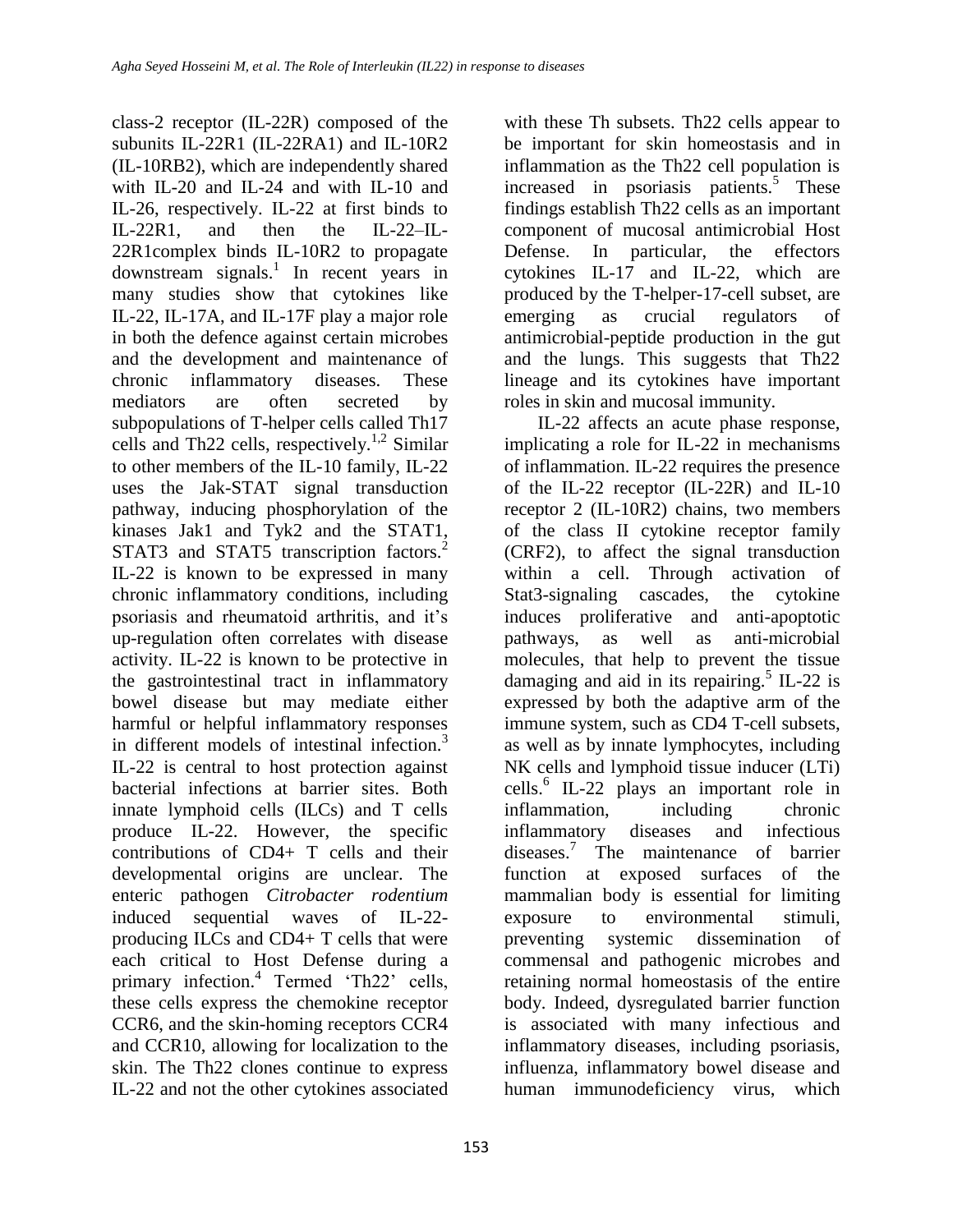collectively afflict millions of people worldwide.<sup>8</sup> Effective host protection is characterized by integrated responses of innate and adaptive arms of immunity. At barrier sites (e.g., skin, respiratory, and intestinal tracts), production of IL-22 by both innate and adaptive lymphoid cells is important in Host Defense through its actions on epithelial cells.<sup>9</sup>

IL-22 is expressed by cells of the innate and adaptive immune responses in many mouse disease models. IL-22 seems to act exclusively on non-hematopoietic cells, with basal IL-22R expression in the skin, pancreas, intestine, liver, lung and kidney.<sup>9-10</sup> Ligation of IL-22R modulates the expression of many genes, including those encoding molecules involved in chemotaxis, proliferation, an acute-phase response, innate immunity and inflammation. Therefore, it is perhaps not surprising that with the development of reagents to ablate the IL-22–IL-22R pathway, IL-22 was found to have critical roles in regulating host defence, tissue homeostasis and inflammation, in particular at barrier surfaces.<sup>11</sup> Initial studies characterizing the functions of IL-22 showed that stimulation of

keratinocytes with IL-22 resulted in marked induction of genes encoding proteins involved in antimicrobial host defence, including S100A7, S100A8, S100A9, β-defensin-2 and β-defensin-3 (Figure 1). Although ILCs are a critical source of IL-22 during mucosal infection, less is known regarding specific contributions of IL-22 produced by CD4+ T cells. The relative contribution of ILCs and CD4+ T cells in host protection against the enteric bacterial pathogen Citrobacter rodentium has been examined. ILC-derived IL-22 induced by IL-23 is critical to curb bacterial loads pending development of pathogen-induced CD4+ T cells, but not<br>strictly dependent on  $IL-23.<sup>12</sup>$  The strictly dependent on  $IL-23$ .<sup>12</sup> The transcriptome of Th22 cells differed significantly from Th17 cells and both AhR and T-bet were required for optimal IL-22 production by Th22 cells and their hostprotective function.<sup>13</sup> These findings identify Th22 cells as important contributors to mucosal host defence and suggest overlap between the functional programming of these cells with that of the recently described subset of Th17 cells proposed to be key contributors to autoimmune disease. $^{14}$ 



**Figure 1:** The role of IL-22 and IL-17A/IL-17F during mucosal infections. MC mast cell, macrophage (Mɸ). DC dendritic cell. L lymphocyte *N: neutrophile, T: Tcell, FB: fibroblast.*

Subsequent studies have also shown that the induction of two intestinal antimicrobial peptides, RegIIIβ and RegIIIγ, is also

dependent on IL-22 production, and stimulation of airway epithelial cells with IL-22 results in the upregulation of many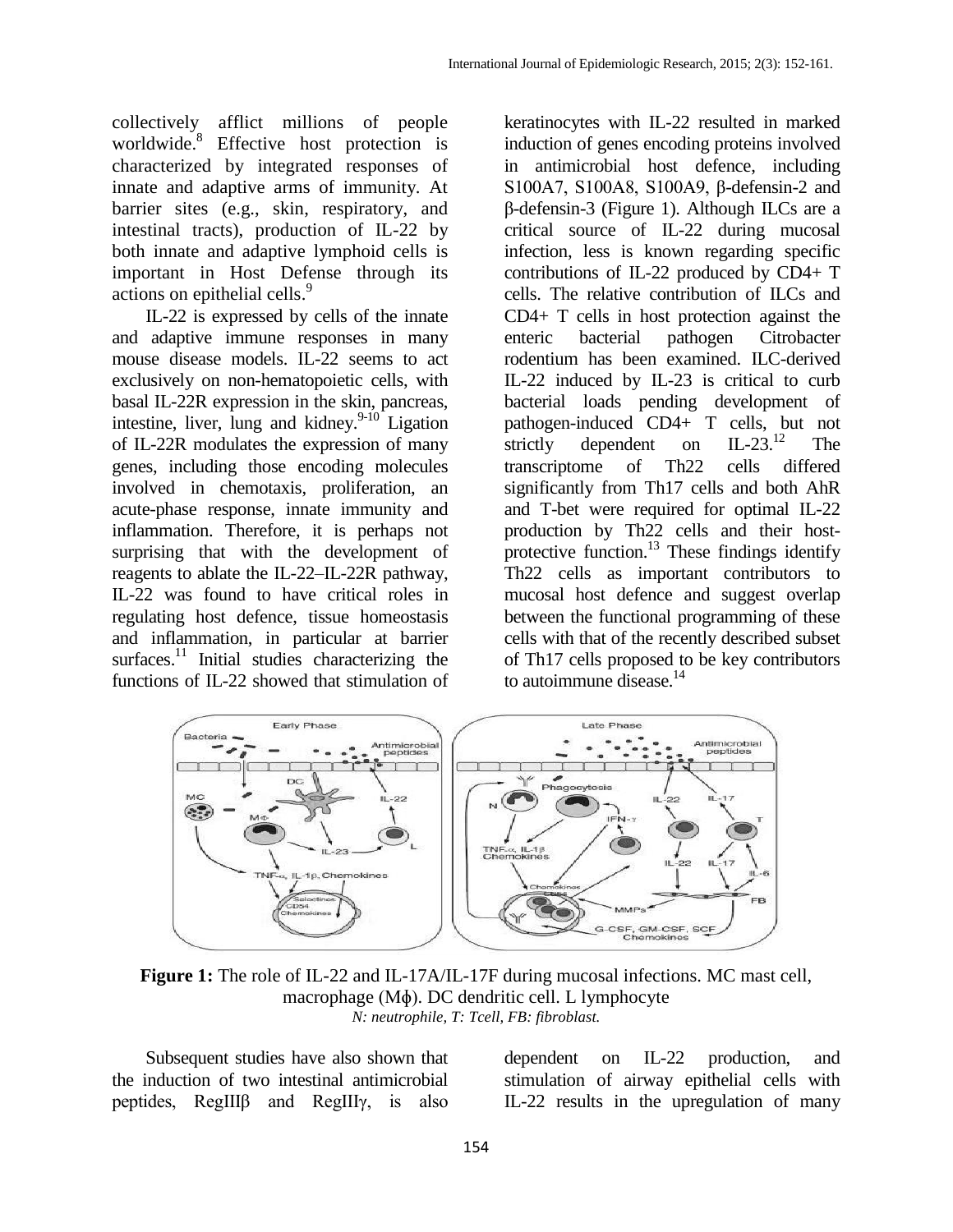genes encoding molecules involved in mammalian Host Defense against bacterial infection, including the chemokines CXCL1, CXCL5 and CXCL9 and the cytokines IL-6 and G-CSF.<sup>15</sup> IL-22 act synergistically or additively with IL-17A, IL-17F or tumour necrosis factor (TNF) to promote the expression of many of the genes that encode molecules involved in host defence in the skin airway or intestine. <sup>16</sup> Demonstrating the functional importance of IL-22 in promoting barrier immunity, IL-22 is essential for host protective immunity to the extracellular Gramnegative pathogens of *Klebsiellap neumoniae* in the lung and *Citrobacter rodentium* in the intestine  $14,16$  IL-22 is critical for limiting bacterial replication and dissemination, probably in part by inducing the expression of antimicrobial peptides from epithelial cells at these barrier surfaces. The influence of IL-22 on the elicitation of host protective immunity is dependent on the pathogen, as IL-22 seems to have no substantial role in host defence after infection with *Mycobacterium tuberculosis*, *Mycobacterium avium*, *Listeria monocytogenes* or *Schistosoma mansoni*. 16,17 IL-22 may not be required for immunity to these specific infectious agents because, unlike *C. rodentium* or *K. pneuomiae*, these pathogens do not intimately associated with the barrier surface or selectively induction of functional or pathological changes in epithelial cells.<sup>18</sup> Furthermore, although it does not have a direct role in immunity, IL-22 seems to promote intestinal inflammation after oral infection with *Toxoplama gondii* which demonstrates that some infectious agents elicit a non-beneficial pro-inflammatory IL-22 dependent response.<sup>19</sup> Although this is still in the early stages of investigation, IL-22 does not seem to have a substantial direct role in immunity to viral pathogens. For example, IL-22 deficiency does not influence the outcome of influenza infection.<sup>20</sup> However, IL-22 may have an important role in providing protective innate immunity when the adaptive

immune system is impaired, such as after infection with human immunodeficiency virus. This is evident in immunity to gastric *Candida albicans*, in which IL-22 promotes protective immunity to infection when immunity dependent on T helper type 1 (TH1) cells is impaired. In animal models of candidiasis, there are conflicting reports as to the importance of IL-22 to pathogenesis.<sup>21</sup> In contrast, oral inoculation of the parasite into IL-22-deficient mice results in less disease pathology in the small intestine compared with wild-type controls. Thus, IL-22 is pathogenic in the course of *T. gondii* infection in the GI tract, but not other tissues. $21$  When infection by the parasite *Toxoplasma gondii* is introduced via the peritoneal cavity or the bloodstream, IL-22 does not play a detectable role in its pathogenesis, including parasite loads in the brain and liver lesions.<sup>21</sup> IL-22 can be an inflammatory factor and mediate disease in the GI tract. $^{22}$  IL-22 helps to prevent dissemination of pathogenic bacteria, such as *Klebsiella pneuomniae* in the lung, or enteropathogens, including *Citrobacter rodentium* and *Salmonella* enterica serotype *Typhimurium*, in the GI tract; thereby it limits bacterial growth. $^{23}$  Additionally, IL-22 aids in the elimination of pathogens by inducing different anti-microbial proteins (RegIIIβ and RegIIIγ). Although human data indicating a role for IL-22 in infection are sparse, Patients with autoimmune polyendocrine syndrome type I have a high rate of chronic mucocutaneous candidiasis. $^{23}$  In the study of Puel et al. It has been showed that these patients have high levels of auto-antibodies to IL-17A and IL-22, in effect leading to cytokine neutralization and suggesting that these cytokines are important for controlling yeast infections.<sup>24</sup>

Augmented expression of IL-22 has been documented in several disease states and, furthermore, spontaneous mutations arising in the human population that affect the IL-22– IL-22R pathway correlate with defects in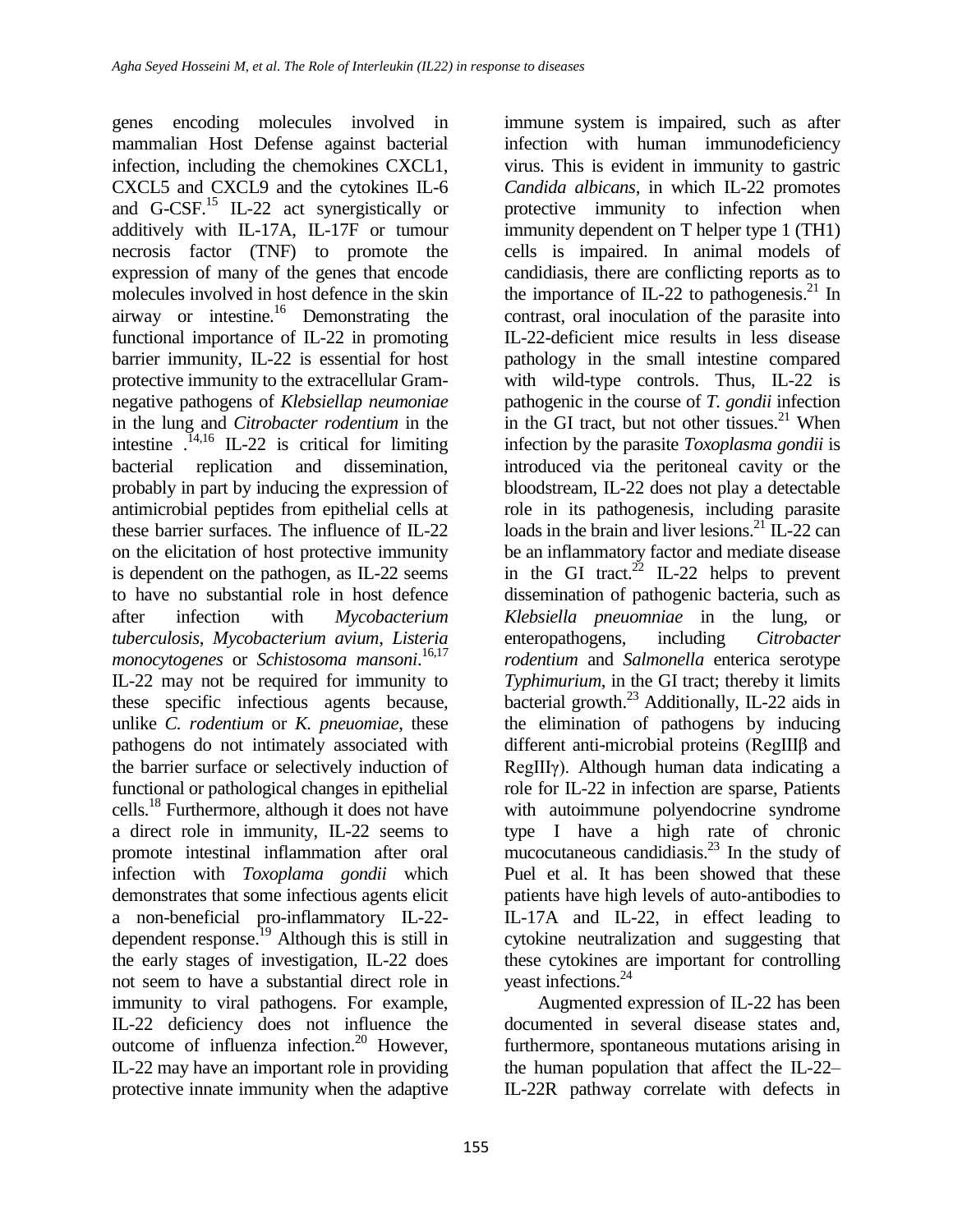barrier immunity. These data suggest that targeting the IL-22–IL-22R pathway may yield new therapeutic potential for treatment of certain human diseases.<sup>25</sup> IL-22 expression is detected in many inflammatory and infectious human diseases. For example, higher concentrations of IL-22 derived from Th17 cells are observed in the peripheral blood and tissues of patients with psoriasis or arthritis, and on the basis of preclinical model studies, it is predicted that IL-22 promotes pathological inflammation in these disease settings.<sup>18,25</sup> In contrast to its concentration in psoriasis, higher concentrations of IL-22 from Th22 and TC22 cells are observed in the inflamed skin of patients with atopic dermatitis.<sup>26</sup> IL-22 concentrations are also higher in the peripheral blood and intestine of patients with inflammatory bowel disease. Although IL-22 is tissue protective in mouse models its role in human intestinal inflammation, as IL-22 expression correlates with

pro-inflammatory gene expression.<sup>27</sup> Infection with Leishmania donovani, which causes a lethal visceral disease, is associated with Th17 cell expression of IL-22 and is also positively correlated with disease protection. Further, patients with cystic fibrosis who have exacerbated infection with Pseudomonas aeruginosa have more T cell secretion of IL-22 in lung-draining lymph nodes.<sup>28</sup> This induction of IL-22 expression in infectious settings is consistent with its identified role in mouse models for the promotion of immunity at barrier surfaces. Thus, most reports have examined T cell expression of IL-22 in human disease; however, given the characterization and critical importance of IL-22 expression by innate cells, it will also be important to examine innate sources of IL-22, such as ILCs, in future studies.27-28

IL-22, IL-17A and IL-17F have been shown to cooperate in the induction of antimicrobial-protein expression, such as HBD2, HBD3 and calgranulin, by human skin

keratinocytes and bronchial epithelial cells. 25,28 (Figure 2). Furthermore, in mouse tracheal epithelial cells, IL-22 and IL-17 synergistically induce lipocalin-2 expression, and this induction is required for antimicrobial activity against the Gram-negative pathogen Klebsiella pneumonia, the mechanism of synergism between IL-17 and IL-22 is yet to be defined, but may be the result of a convergence of the STAT3 (signal transducer and activator of transcription 3) and NF-κB signalling pathways, which are induced downstream of the IL-22 and IL-17 receptors,respectively.<sup>29</sup> Exactly how IL-22 induced STAT3 signalling converges with the ACT1–PI3K–NF-κB pathway to cooperate with IL-17 in antimicrobial-protein induction is unclear. However, it is possible that this synergy occurs at the level of downstream kinases that have been implicated in both IL-22R and IL-17R signalling, including the mitogen-activated protein kinases and the JUN N-terminal kinases. $30$  In the mouse gastrointestinal tract, IL-22 was recently shown to be required for the induction of expression of the C-type lectins regenerating protein 3β (REG3β) and REG3γ following challenge with *Citrobacter rodentium*. Consistent with this, also showed that IL-22 deficient mice are highly susceptible to infection with *C. rodentium* can be rescued from a lethal challenge through the administration of recombinant human or mouse REG3γ. REG3γ is a soluble C-type lectin that is produced by Paneth cells and has direct antimicrobial activity against Grampositive bacteria by interacting with bacterial peptidoglycan.<sup>31</sup> REG3 $\gamma$  is not known to have direct antimicrobial activity against Gramnegative organisms, although commensal flora can induce its expression. In addition, the study by Zheng et al. suggested that  $REG3\gamma$ has antimicrobial activity (albeit not directly microbicidal) against certain pathogenic Gram-negative bacteria.<sup>29</sup> Pathogenic Gram-positive bacteria, such as Listeria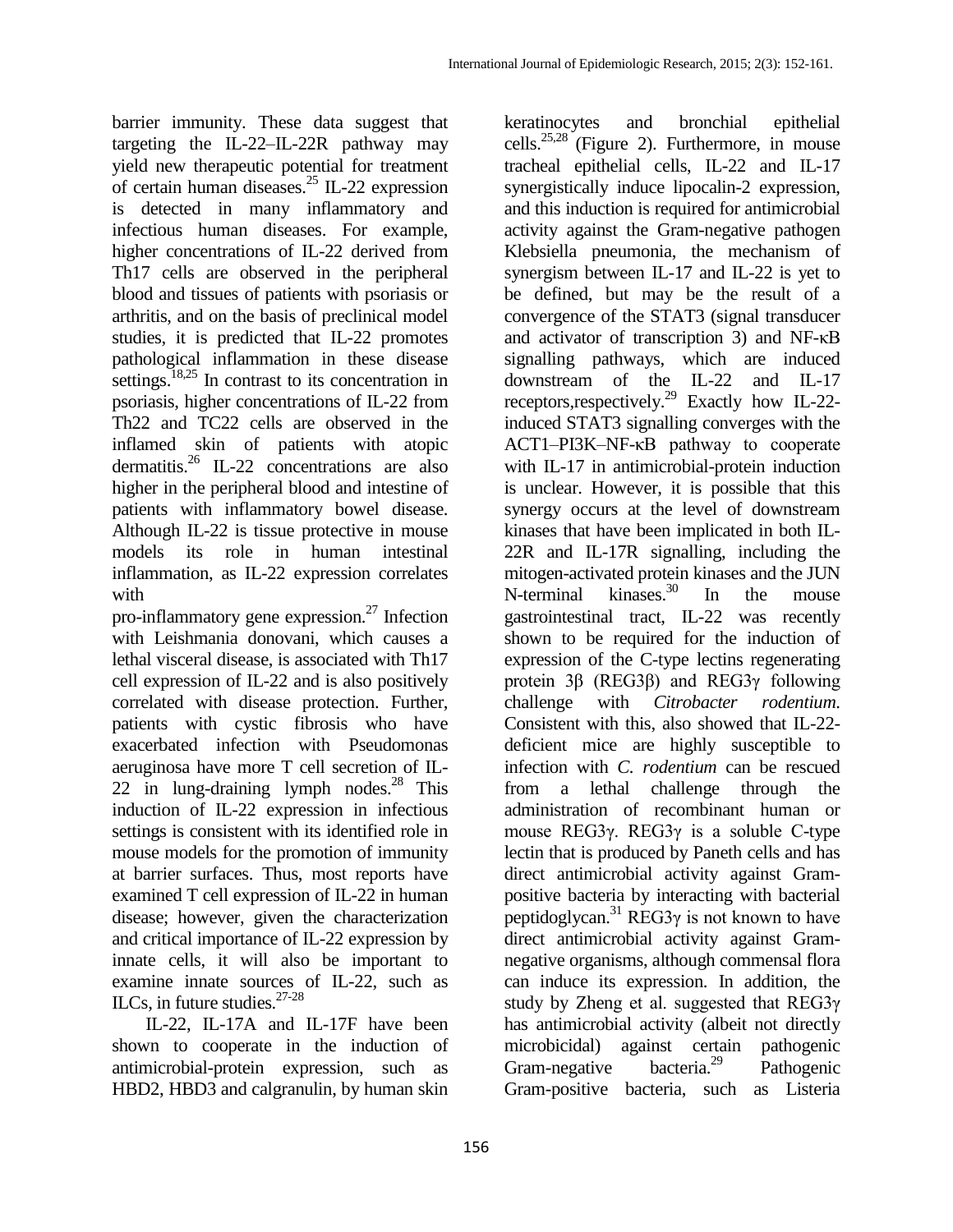monocytogenes, can induce REG3γ production in a MyD88- dependent manner, which indicates that TLR or IL-1R signalling might be involved in REG3γ expression and regulation.<sup>31</sup> The effects of IL-22 in this model imply that this cytokine has a role in inflammation, although this remains a controversial issue. A role for IL-22-driven TH17-cell-mediated antimicrobial-protein expression in inflammatory disease is most apparent in the skin. Antimicrobial peptides are highly expressed in the skin of patients with psoriasis.<sup>31</sup> The preferred action of REG3γ against Gram-positive or commensal organisms presents an intriguing possibility: the balance of inflammation and tolerance against a constant presence of bacteria in the gut could be linked to differential cytokinemediated regulation of antimicrobial proteins.<sup>32</sup> IL-22 strongly induces both the proliferation of keratinocytes and the expression of antimicrobial proteins, such as S100A7. Moreover, neutralization of IL-22 can reduce cutaneous acanthosis (thickening of the skin) in models of psoriasis. $^{33}$  A role for TH17 cells in antimicrobial responses is also

supported by the finding that patients with mutations in STAT3 that cause Job's syndrome (hyper-IgE syndrome) and increased susceptibility to cutaneous infections with Staphylococcus aureus and *C. albicans* lack antigen-specific Th17 cells in the peripheral blood.<sup>34</sup> Curiously, these patients have an exaggerated Th2-cellassociated hyper-IgEsyndrome.33-34 In individuals with atopic dermatitis, the Th2-type cytokines IL-4 and IL-13 are highly expressed in the skin. $35$  This may explain the frequent occurrence of S. aureus infections in patients with atopic dermatitis. IL-4 and IL-13 can activate STAT6, as well as SOCS1 and SOCS3, which then inhibit both tumour necrosis factor (TNF) and interferon-γ (IFNγ) mediated induction of HBD2, and HBD3 expression by keratinocytes.<sup>36</sup> Further work is required to determine the role of IL-22 (or other activators of STAT3) in Job's syndrome, and whether myeloid-cell or epithelial-cell expression of STAT3 contributes to the clinical phenotype of this syndrome, including the high IgE levels and susceptibility to *S. aureus* and *C. albicans* infections.<sup>37</sup>



**Figure 2:** Cytokine networks and antimicrobial peptides at epithelial-cell surfaces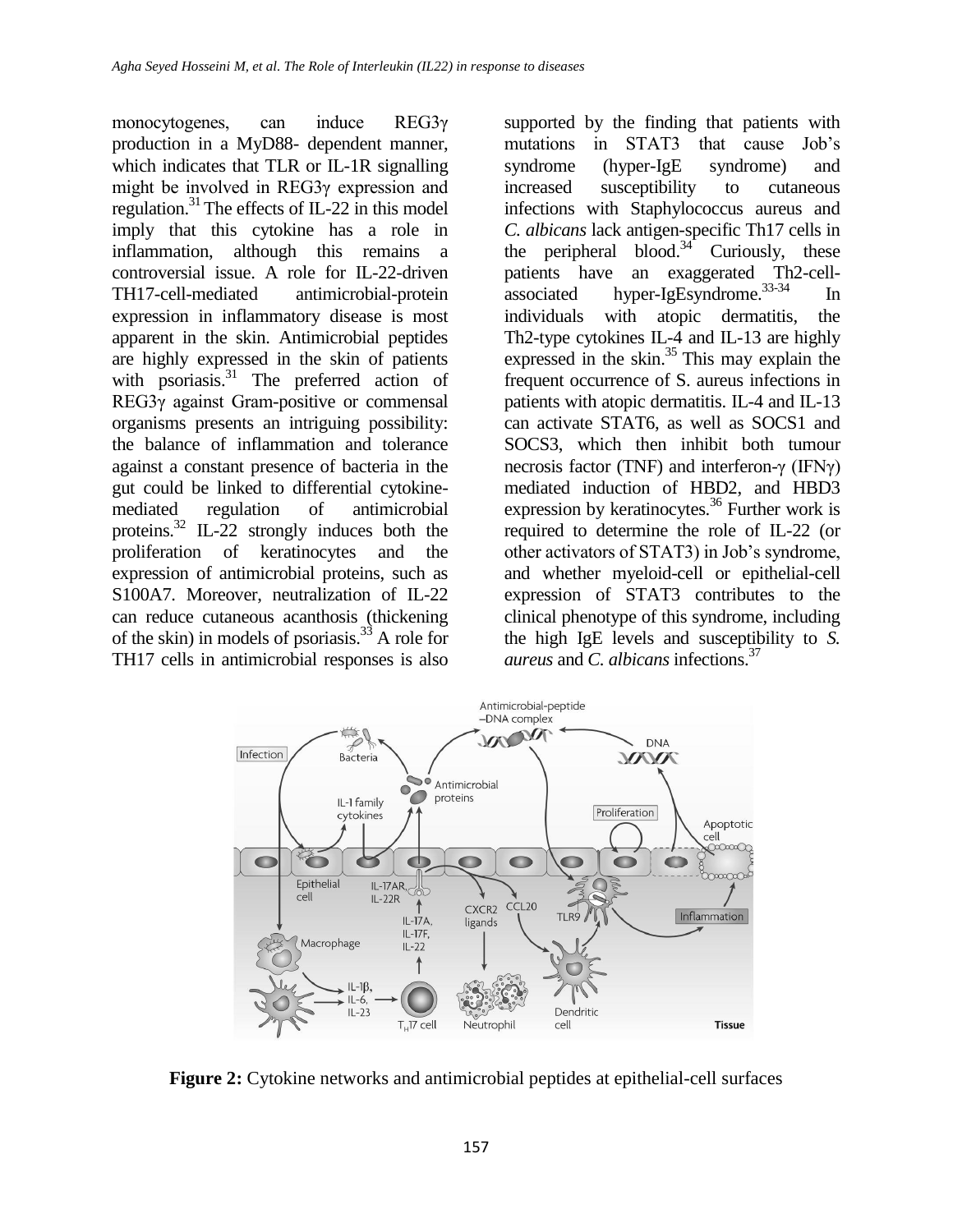In response to bacterial infection, the interleukin-1 (IL-1) family cytokines, such as IL-1β, potently induce the expression of antimicrobial proteins by the epithelium. IL-1β, together withIL-6 and IL-23, can also induce the differentiation of T helper 17 (TH17) cells, which produceIL-17A, IL-17F and IL-22. These cytokines further induce antimicrobial-protein expression by the epithelium. IL-17A can also induce the production of CC-chemokine ligand 20 (CCL20), which has antimicrobial activity, recruits dendritic cells and increases the production of CXC chemokine receptor 2 (CXCR2) ligands that are important in neutrophil recruitment. This response is beneficial to the host during an acute infection. However, in autoimmune diseases (such as psoriasis) cationic antimicrobial peptides, which are present at high levels, can interact with negatively charged DNA that is released from dying cells (cell death occurs as a result of increased cell turnover during inflammation). Antimicrobialpeptide–DNA complexes can amplify inflammation in the skin by activating Tolllike receptor 9 (TLR9) signalling.

# **CONCLUTION**

There exist so many outstanding questions regarding IL-22 and inflammation. Most in vivo studies have not elucidated IL-22-expressing cell subset which mediates the observed effects. For example, Th17 cells have been shown to be able to provide protection against hepatitis. Other studies have distinguished between innate and adaptive immune system-derived IL-22 by comparing models between immunocompetent mice and mice with deficient adaptive immune responses. Further examination pin-pointing the role of different IL-22-expressing subsets will allow us for better understanding this cytokine. The role of IL-22 not under the inflammatory conditions, but instead during

homeostasis needs to be more closely examined. IL-22 is expressed constitutively by LTi-like cells within the small intestine, a tissue that is under the careful immune balance between inflammation and tolerance. Gaining a better understanding of the expression and role of IL-22 in health and disease is important for development of IL-22 as a potential drug target. An increasing number of reports of human- and mouse-based studies have highlighted the fact that IL-22–IL-22R interactions are an integral pathway through which cells of the innate and adaptive immune responses regulate host defence, inflammation and tissue homeostasis at barrier surfaces. Although important advances have been made in understanding the factors that influence the expression, regulation and functions of IL-22 and IL-22R, the development, plasticity and cell-lineage relationships of innate sources of IL-22 in mouse and human diseases remain unclear. In addition, future challenges include defining the context-dependent functions of IL-22 expression in tissue inflammation and repair, including the effect of microbial communities at barrier surfaces and the spatial and temporal co-expression of other pro-inflammatory or regulatory cytokines. Advancing knowledge in these areas will aid in the design of therapeutic treatments targeting the IL-22–IL-22R pathway for the treatment of persistent infections, chronic inflammation and autoimmune diseases.

## **REFERENCES**

1. Dumoutier L, Louahed J, Renauld JC. Cloning and characterization of IL-10-related T cell-derived inducible factor (IL-TIF), a novel cytokine structurally related to IL-10 and inducible by IL-9. J Immunol. 2000; 164(4): 1814-9.

2. Pestka S, Krause CD, Sarkar D, Walter MR, Shi Y, Fisher PB. Interleukin-10 and related cytokines and receptors. Annu Rev Immunol. 2004; 22: 929-79.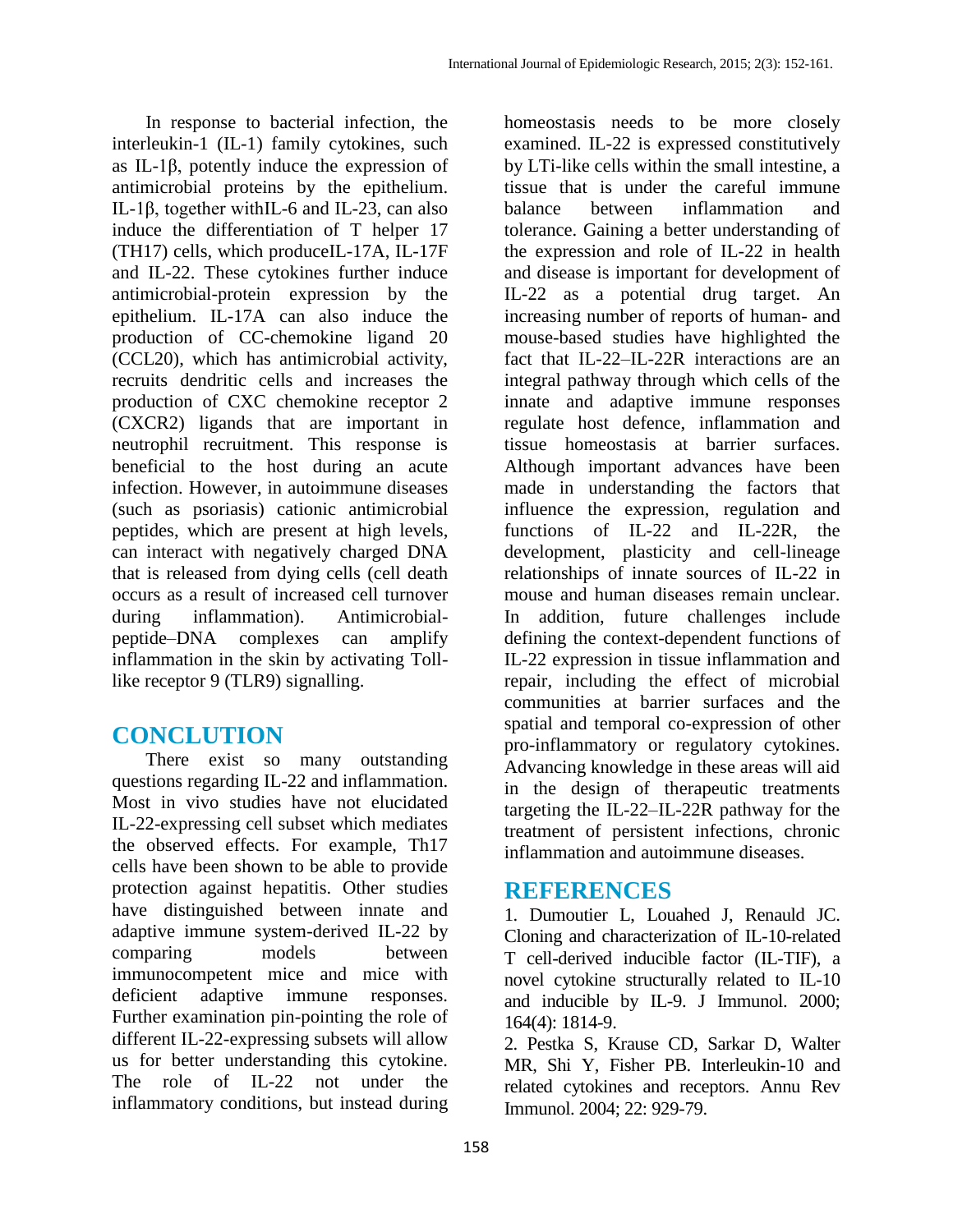3. Kotenko SV, Izotova LS, Mirochnitchenko OV, Esterova E, Dickensheets H, Donnelly RP, et al. Identification of the functional interleukin-22 (IL-22) receptor complex: The IL-10R2 chain (IL-10Rbeta) is a common chain of both the IL-10 and IL-22 (IL-10 related T cell-derived inducible factor, IL-TIF) receptor complexes. J Biol Chem. 2001; 276(4): 2725-32.

4. Xie MH, Aggarwal S, Ho WH, Foster J, Zhang Z, Stinson J, et al. Interleukin (IL)- 22, a novel human cytokine that signals through the interferon receptor-related proteins CRF2-4 and IL-22R. J Biol Chem. 2000; 275(40): 31335-9.

5. Li J, Tomkinson KN, Tan XY, Wu P, Yan G, Spaulding V, et al. Temporal associations between interleukin 22 and the extracellular domains of IL-22R and IL-10R2. Int Immunopharmacol. 2004; 4(5): 693-708.

6. Lejeune D, Dumoutier L, Constantinescu S, Kruijer W, Schuringa JJ, Renauld JC. Interleukin-22 (IL-22) activates the JAK/STAT, ERK, JNK, and p38 MAP kinase pathways in a rat hepatoma cell line. Pathways that are shared with and distinct from IL-10. J Biol Chem. 2002; 277(37): 33676-82.

7. Dumoutier L, Lejeune D, Colau D, Renauld JC. Cloning and characterization of IL-22 binding protein, a natural antagonist of IL-10 related T cell-derived inducible factor/IL-22. J Immunol. 2001; 166(12): 7090-5.

8. Kotenko SV, Izotova LS, Mirochnitchenko OV, Esterova E, Dickensheets H, Donnelly RP, et al. Identification, cloning, and characterization of a novel soluble receptor that binds IL-22 and neutralizes its activity. J Immunol. 2001; 166(12): 7096-103.

9. Sheppard P, Kindsvogel W, Xu W, Henderson K, Schlutsmeyer S, Whitmore TE, et al. IL-28, IL-29 and their class II cytokine receptor IL-28R. Nat Immunol. 2003; 4(1): 63-8.

10. Tachiiri A, Imamura R, Wang Y, Fukui M, Umemura M, Suda T. Genomic structure and inducible expression of the IL-22 receptor alpha chain in mice. Genes Immun. 2003; 4(2): 153-9.

11. Sonnenberg GF, Fouser LA, Artis D. Border patrol: regulation of immunity, inflammation and tissue homeostasis at barrier surfaces by IL-22. Nat Immunol. 2011; 12(5): 383-90.

12. Zheng Y, Valdez PA, Danilenko DM, Hu Y, Sa SM, Gong Q, et al. Interleukin-22 mediates early host defense against attaching and effacing bacterial pathogens. Nat Med. 2008; 14(3): 282-9.

13. Sonnenberg GF, Nair MG, Kirn TJ, Zaph C, Fouser LA, Artis D. Pathological versus protective functions of IL-22 in airway inflammation are regulated by IL-17A. J Exp Med. 2010; 207(6): 1293-305.

14. Zenewicz LA, Yancopoulos GD, Valenzuela DM, Murphy AJ, Karow M, Flavell RA. Interleukin-22 but not interleukin-17 provides protection to hepatocytes during acute liver inflammation. Immunity. 2007; 27(4): 647-59.

15. Radaeva S, Sun R, Pan HN, Hong F, Gao B. Interleukin 22 (IL-22) plays a protective role in T cell-mediated murine hepatitis: IL-22 is a survival factor for hepatocytes via STAT3 activation. Hepatology. 2004; 39(5): 1332-42.

16. Wolk K, Witte E, Wallace E, Docke WD, Kunz S, Asadullah K, et al. IL-22 regulates the expression of genes responsible for antimicrobial defense, cellular differentiation, and mobility in keratinocytes: a potential role in psoriasis. Eur J Immunol. 2006; 36(5): 1309-23.

17. Aujla SJ, Chan YR, Zheng M, Fei M, Askew DJ, Pociask DA, et al. IL-22 mediates mucosal Host Defense against Gram-negative bacterial pneumonia. Nat Med. 2008; 14(3): 275-81.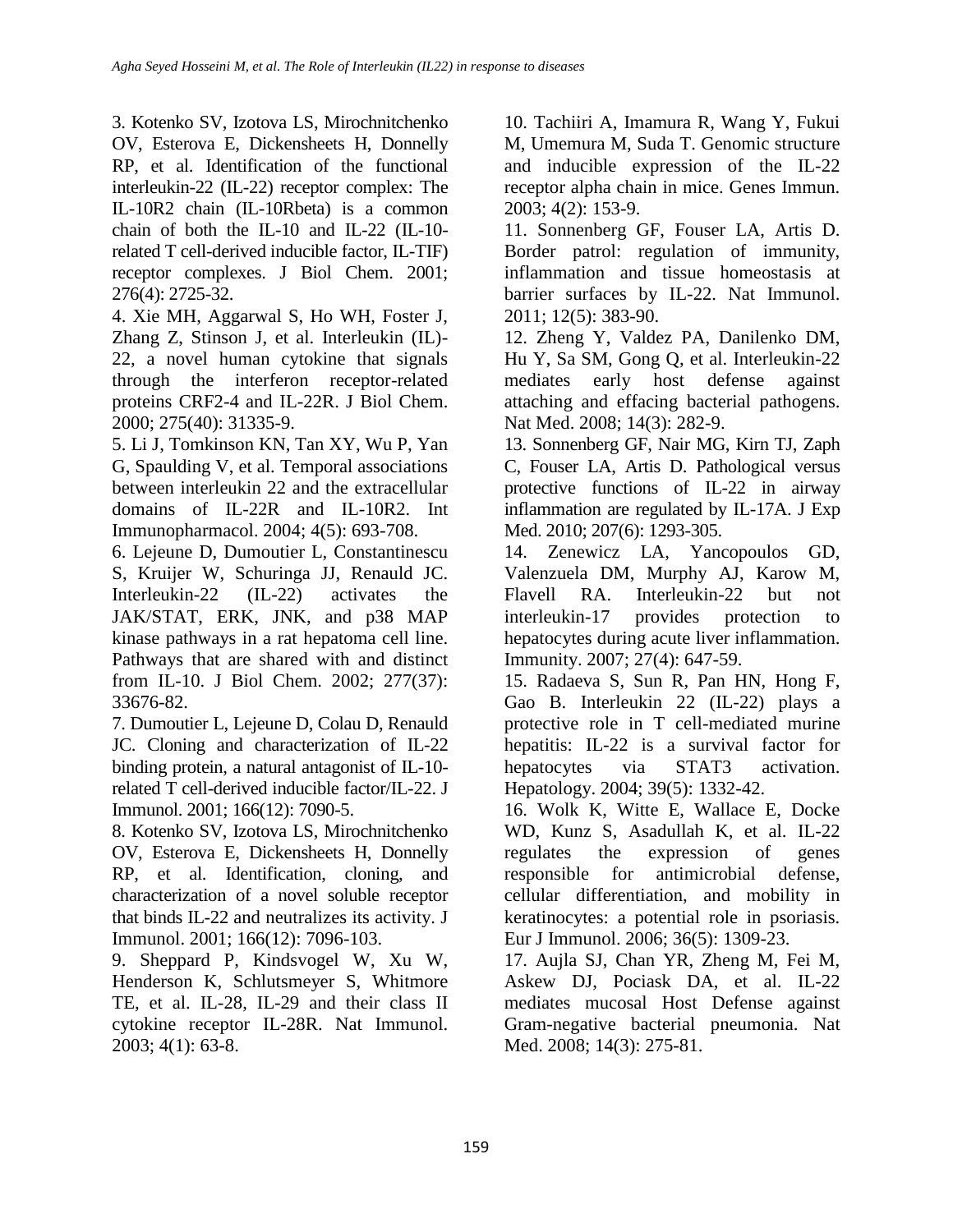18. Boniface K, Bernard FX, Garcia M, Gurney AL, Lecron JC, Morel F. IL-22 inhibits epidermal differentiation and induces proinflammatory gene expression and migration of human keratinocytes. J Immunol. 2005; 174(6): 3695-702.

19. Eyerich S, Eyerich K, Pennino D, Carbone T, Nasorri F, Pallotta S, et al. Th22 cells represent a distinct human T cell subset involved in epidermal immunity and remodeling. J Clin Invest. 2009; 119(12): 3573-85.

20. Wilson MS, Feng CG, Barber DL, Yarovinsky F, Cheever AW, Sher A, et al. Redundant and pathogenic roles for IL-22 in mycobacterial, protozoan, and helminth infections. J Immunol. 2010; 184(8): 4378-90. 21. Munoz M, Heimesaat MM, Danker K, Struck D, Lohmann U, Plickert R, et al. Interleukin (IL)-23 mediates Toxoplasma gondii-induced immunopathology in the gut via matrixmetalloproteinase-2 and IL-22 but independent of IL-17. J Exp Med. 2009; 206(13): 3047-59.

22. Guo H, Topham DJ. Interleukin-22 (IL-22) production by pulmonary Natural Killer cells and the potential role of IL-22 during primary influenza virus infection. J Virol. 2010; 84(15): 7750-9.

23. De Luca A, Zelante T, D'Angelo C, Zagarella S, Fallarino F, Spreca A, et al. IL-22 defines a novel immune pathway of antifungal resistance. Mucosal Immunol. 2010; 3(4): 361-73.

24. Sonnenberg GF, Monticelli LA, Elloso MM, Fouser LA, Artis D. CD4(+) lymphoid tissue-inducer cells promote innate immunity in the gut. Immunity. 2011; 34(1): 122-34.

25. Zheng Y, Danilenko DM, Valdez P, Kasman I, Eastham-Anderson J, Wu J, et al. Interleukin-22, a T(H)17 cytokine, mediates IL-23-induced dermal inflammation and acanthosis. Nature. 2007; 445(7128): 648-51.

26. Ma HL, Liang S, Li J, Napierata L, Brown T, Benoit S, et al. IL-22 is required for Th17 cell-mediated pathology in a mouse model of psoriasis-like skin inflammation. J Clin Invest. 2008; 118(2): 597-607.

27. Geboes L, Dumoutier L, Kelchtermans H, Schurgers E, Mitera T, Renauld JC, et al. Proinflammatory role of the Th17 cytokine interleukin-22 in collagen-induced arthritis in C57BL/6 mice. Arthritis Rheum. 2009; 60(2): 390-5.

28. Kreymborg K, Etzensperger R, Dumoutier L, Haak S, Rebollo A, Buch T, et al. IL-22 is expressed by Th17 cells in an IL-23-dependent fashion, but not required for the development of autoimmune encephalomyelitis. J Immunol. 2007; 179(12): 8098-104.

29. Sugimoto K, Ogawa A, Mizoguchi E, Shimomura Y, Andoh A, Bhan AK, et al. IL-22 ameliorates intestinal inflammation in a mouse model of ulcerative colitis. J Clin Invest. 2008; 118(2): 534-44.

30. Zenewicz LA, Yancopoulos GD, Valenzuela DM, Murphy AJ, Stevens S, Flavell RA. Innate and adaptive interleukin-22 protects mice from inflammatory bowel disease. Immunity. 2008; 29(6): 947-57.

31. Pickert G, Neufert C, Leppkes M, Zheng Y, Wittkopf N, Warntjen M, et al. STAT3 links IL-22 signaling in intestinal epithelial cells to mucosal wound healing. J Exp Med. 2009; 206(7): 1465-72.